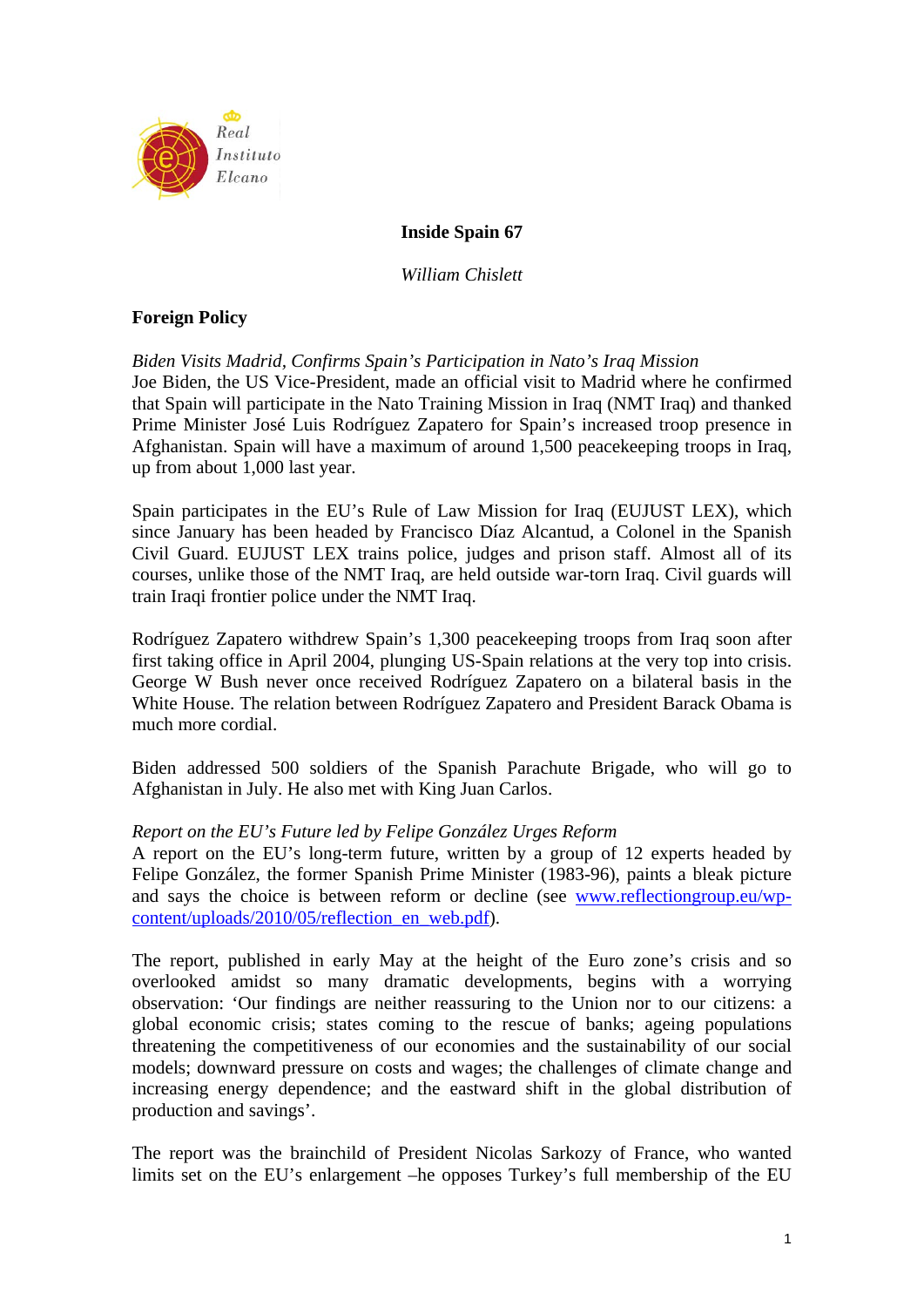and instead wants the Muslim country to have an ill-defined 'privileged partnership'–. The report, however, says the EU 'must stay open to potential new members from Europe' and 'must honour its commitments with regard to the current official candidates, including Turkey'. Both the current and previous (Popular Party, PP) governments actively support Turkey's EU bid.

The remedies proposed in the report, such as stronger economic governance and tougher fiscal rules, are the same as those suggested by the European Commission but have yet to be implemented.

The other members of the team that produced the report include Mario Monti, the former EU Commissioner, Jorma Ollila, Chairman of Finland's Nokia, and Lech Walesa, the former Polish President.

## *US Joins the 'Alliance of Civilizations' Initiative, launched by Spain and Turkey*

The US became the 120th member of the 'Alliance of Civilizations' project established in 2005 by the governments of Spain and Turkey under the auspices of the UN to foster better relations between cultures. The US State Department said the Alliance's aims coincided with President Barack Obama's world vision. Washington will participate at the next meeting of the Alliance in Brazil on 28 and 29 May.

## **Domestic Scene**

## *Judge Garzón Suspended from his Post*

The General Council of the Judiciary suspended the controversial judge Baltasar Garzón from his post ahead of his trial on charges that he knowingly exceeded his powers by opening an inquiry in 2008 into crimes committed during the Franco dictatorship (1939- 75). The decision was unanimously adopted.

Garzón was forced to drop the investigation into the alleged crimes as they are covered by the 1977 amnesty. He appealed against the ruling, saying his inquiry was legitimate.

The writ against Garzón was first brought by *Manos Limpias* ('Clean Hands'), a small far-right trade union, and then backed by the Falange, the successor to the Franco regime's fascist party.

His suspension was widely criticised by international human rights organisations. He was greeted with applause and some tears by his colleagues when he left the *Audiencia Nacional* where he has worked since 1988 on many high-profile cases involving drug trafficking, terrorism and corruption among politicians including the ongoing Gürtel case involving the Popular Party.

In 1998 Garzón ordered the arrest and extradition of Chilean dictator Augusto Pinochet for crimes against humanity in the 1970s, and he also unsuccessfully tried to prosecute the Italian Prime Minister Silvio Berlusconi on charges of tax fraud and breaching antitrust laws in Spain.

## *Population Growth Slows, Immigrants Share of Population Surpasses 12%*

Spain's population increased by almost  $206,000$  in  $2009 (+0.4\%)$ , the smallest rise in a decade. Foreigners accounted for 12.2% of the total population of 46.95 million on 1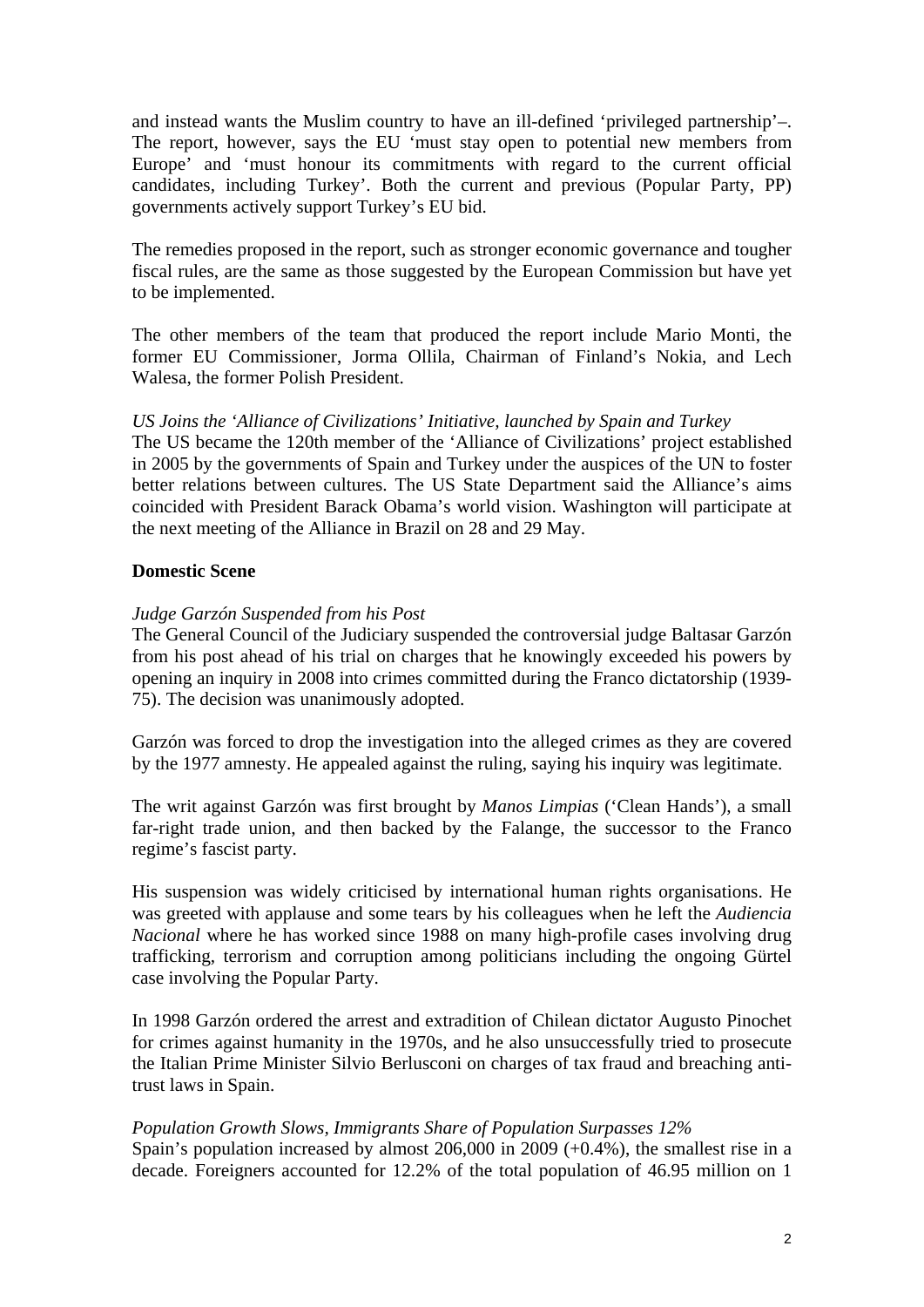January 2010, according to provisional figures from the National Statistics Office (see Figure 1).

| Figure 1. Spain's Population and Foreigners' Share, 2000-09                                                         |      |      |      |      |      |      |      |      |      |
|---------------------------------------------------------------------------------------------------------------------|------|------|------|------|------|------|------|------|------|
|                                                                                                                     | 2002 | 2003 | 2004 | 2005 | 2006 | 2007 | 2008 | 2009 | 2010 |
| Population (million)                                                                                                | 41.8 | 42.7 | 43.2 | 44.1 | 44.7 | 45.2 | 46.1 | 46.6 | 46.9 |
| Foreigners' share (%)                                                                                               | 4.7  | 6.2  | 7.0  | 8.4  | 9.3  | 10.0 | 11.4 | 12.0 | 12.2 |
| Note: the figures at 1 January of each year are based on those registered with local town halls. Foreigners have an |      |      |      |      |      |      |      |      |      |

Note: the figures at 1 January of each year are based on those registered with local town halls. Foreigners have an incentive to do this as it entitles them to public health care and education, although not everyone does so. Failure to register leaves individuals with no legal recourse and no access to state services or aid. Source: INE (National Statistics Office).

The net number of foreigners registering in their local town hall was 60,269 (+1.1%), much lower than in previous years and reflecting the slowdown in the arrival of immigrants and the departure of some as a result of Spain's recession. The total number of foreigners was  $5.7$  million  $(+1.7\%)$ .

The EU-27 accounted for 41.1% of foreigners, followed by South America (26.6%), Africa (18.4), Asia (5.4%), the rest of Europe (4.0%) and Central America and the Caribbean (3.5%). Rumanians continued to be the largest country bloc. Their number rose by 30,823 to 829,715, 14.5% of the total, and the Moroccan community increased by 28,705 to 746,760 (see Figure 2). The number of Ecuadoreans, Bolivians, Argentines and Brazilians declined by 67,783.

#### **Figure 2. Foreign Population by Main Countries of Origin**

| . . <u>.</u>    | 1 January 2010 | % of total |
|-----------------|----------------|------------|
| Rumania         | 829,715        | 14.5       |
| Morocco         | 746,760        | 13.1       |
| Ecuador         | 395,069        | 6.9        |
| UK              | 387,226        | 6.8        |
| Colombia        | 289,296        | 5.1        |
| <b>Bolivia</b>  | 210,624        | 3.7        |
| Germany         | 195,579        | 3.4        |
| Italy           | 183,999        | 3.2        |
| <b>Bulgaria</b> | 169,195        | 3.0        |
| China           | 156,607        | 2.7        |
| Total           | 5,708,940      | 100.0      |

Source: INE.

By age, 15.6% of the total population was under 16, 42.6% between 16 and 44 and 41.8% over the age of 45. The foreign population is considerably younger than the Spanish one: 62.0% of them were between the age of 16 and 44 on 1 January 2010 compared to 39.9% of Spaniards.

## *Muslim Girl's Expulsion from School for Wearing a Headscarf Triggers Debate*

The expulsion from a state school in Madrid last month of a 16-year-old Muslim girl for wearing a headscarf ignited a debate in political and civic circles over the stance that should be taken on religious symbols.

Najwa Malha was sent home for wearing the *hiyab* that covers her head but not her whole face (*burka*). The school's council voted 15 to 2 to bar her from the school. Muslim associations in Spain (there are up to one million people of this faith in the country) defended its use and they were backed by the Roman Catholic Church, which defends the wearing of crosses.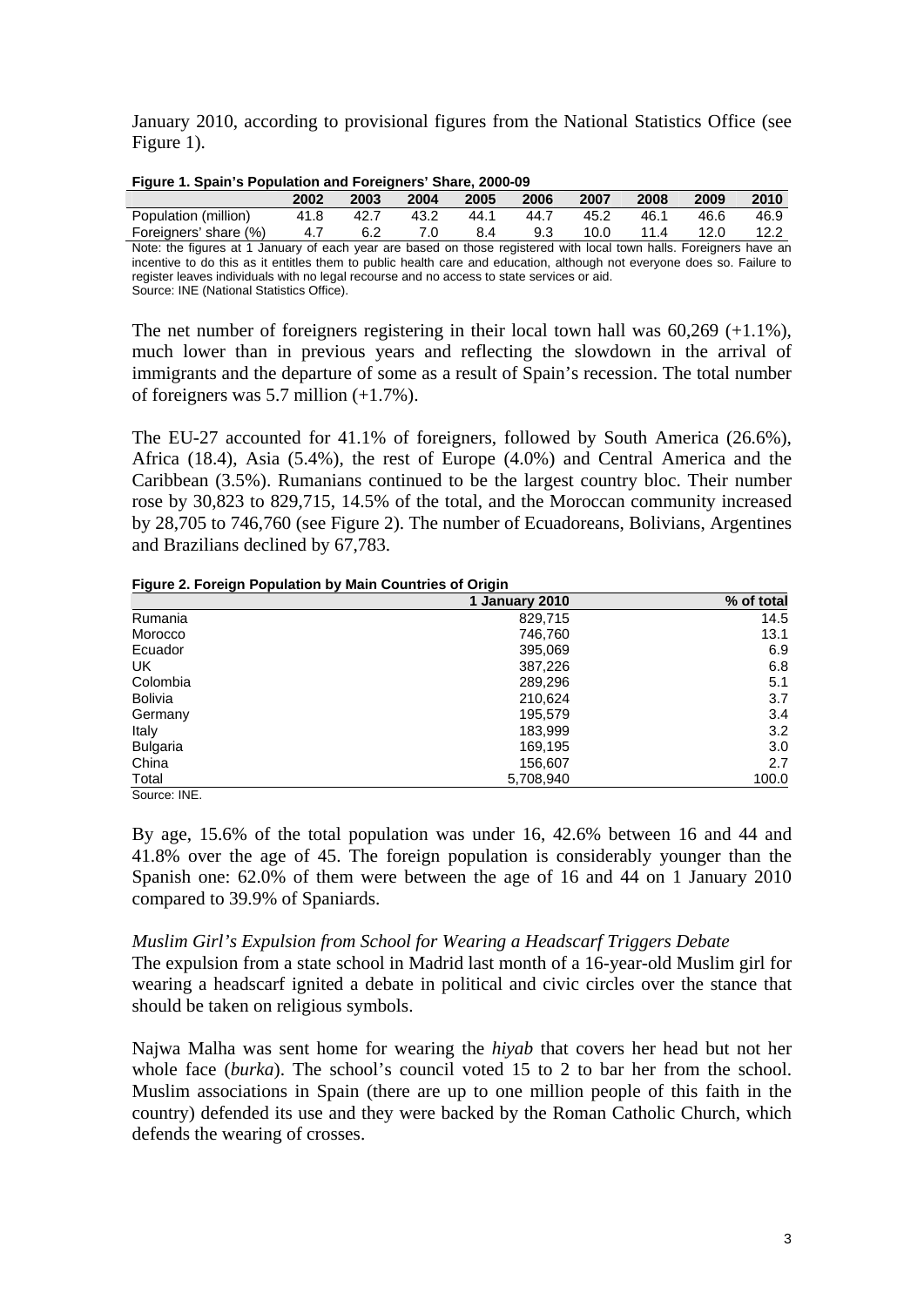After a long period during the Franco dictatorship when Catholicism was the official religion and the Church was given a privileged position in matters such as education and taxes, Spain, since its 1978 democratic constitution, is a non-confessional state, although the Church maintains some of its privileges. Spain is still far from the secularism practiced in France, tightened in 2004 when the Islamic headscarf and all other conspicuous religious symbols were banned from state schools. In Germany and the UK, however, headscarves can be worn in the classroom.

An opinion poll published in Spain three weeks after Malha's expulsion showed that 43% of respondents thought it was a very good or good idea and 47% a bad or very bad idea (see Figure 3). Opinions over the wearing of the *burka*, which covers the whole body, are more divided: 56% versus 37%, respectively.

**Figure 3. Is it Good or Bad to Expel a Female Student from School for Wearing Islamic Veils (%)?** 

|                                   | <i>Hiyab</i> (headscarf) | <b>Burka (covers the whole body)</b> |
|-----------------------------------|--------------------------|--------------------------------------|
| Very good                         |                          | 22                                   |
| Good                              | 32                       | 34                                   |
| Neither good nor bad              |                          | $\overline{4}$                       |
| Bad                               | 34                       | 26                                   |
| Very bad                          | 13                       | 11                                   |
| Do not know/unanswered            |                          | 3                                    |
| Source: Metroscopia, 2 May, 2010. |                          |                                      |

Malha is the second Muslim girl in Spain to hit the headlines for wearing a headscarf. Fátima Elidrisi was expelled from a school in 2002 when she was 14 and moved to another one whose headmistress reluctantly agreed to take her. Malha was transferred to another school, but the night before she was due to start its council met and changed its rules. She is now at another school where she is allowed to wear her headscarf.

Juan Ferreiro, the person responsible in the Justice Ministry for relations with Muslims, was dismissed after he sent out a note supporting Malha's right to wear the headscarf. The Ministry said his departure was the result of a loss of confidence in him and had nothing to do with the Malha issue.

## *Confidence in Political Leaders Declines to Low Levels*

The confidence levels of both Prime Minister José Luis Rodríguez Zapatero and Mariano Rajoy, the leader of the Popular Party (PP), the main opposition, reached their lowest levels in May (see Figure 4). Seventy seven per cent of respondents said they had little or no confidence in Rodríguez Zapatero and 82% in Rajoy.

| <b>I iguit 4. Du Zapatei u and Rajuy inspire Computible (70):</b> |                 |       |  |  |  |  |
|-------------------------------------------------------------------|-----------------|-------|--|--|--|--|
|                                                                   | <b>Zapatero</b> | Raiov |  |  |  |  |
| A lot                                                             |                 |       |  |  |  |  |
| Quite a lot                                                       | 19              | 14    |  |  |  |  |
| Little                                                            | 38              | 33    |  |  |  |  |
| None                                                              | 39              | 49    |  |  |  |  |
| Don't know/unanswered                                             |                 |       |  |  |  |  |

## **Figure 4. Do Zapatero and Rajoy Inspire Confidence (%)?**

Source: Metroscopia, 2/V/2010.

Political scientists said these figures for the head of government and of the main opposition party were unprecedented in a European country and clearly demonstrate that the political class is viewed as part of the problem and not part of the solution of Spain's problems.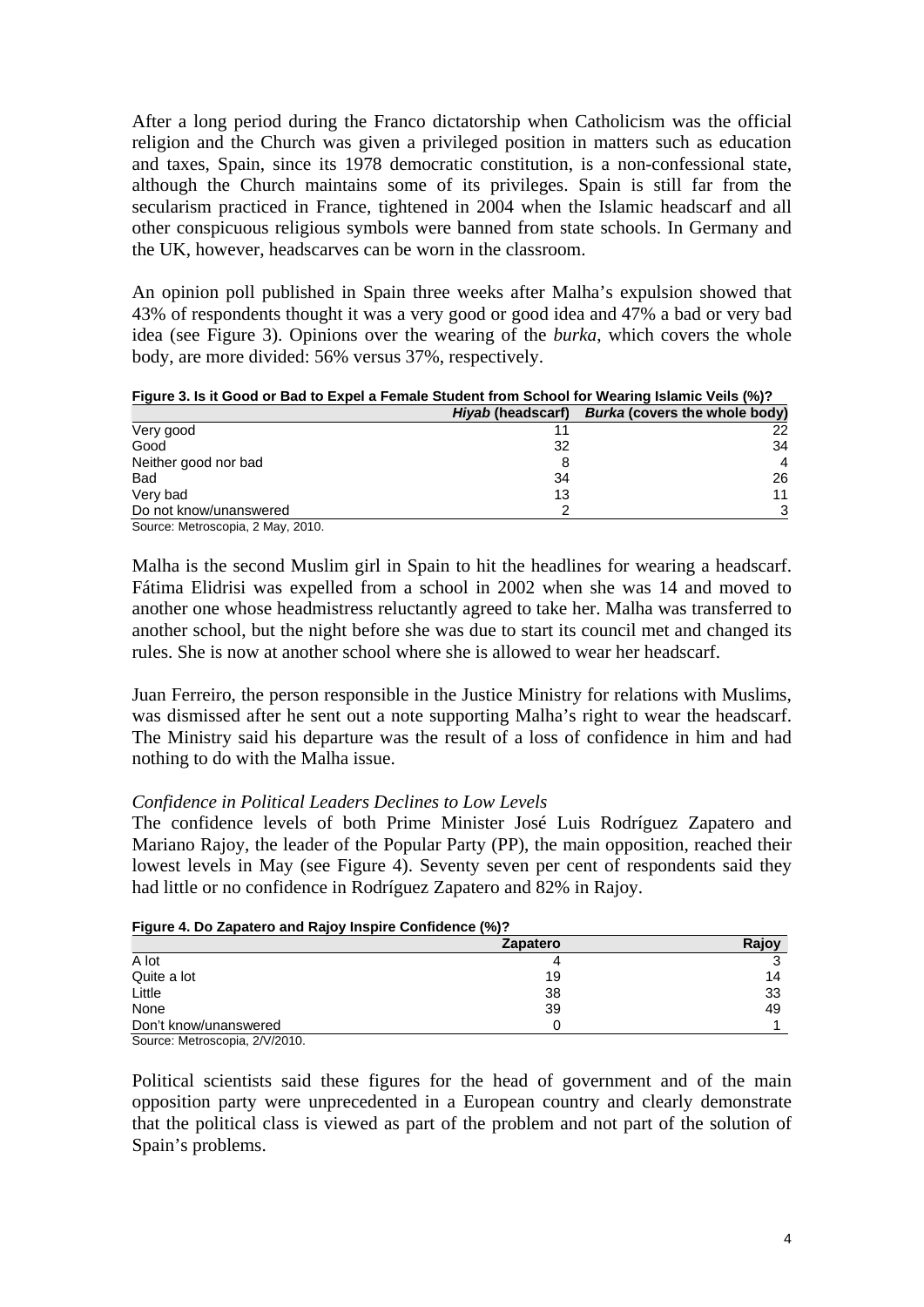The Socialists and PP are at permanent loggerheads: for Soraya Sáenz de Santamaría, the PP's spokesperson in parliament, the government is 'the real risk premium of the economy' and for María Teresa Fernández de la Vega, the Deputy Prime Minister, the PP is 'the worst enemy of recovery'.

Among self-declared Socialist voters, 54% said they had little or no confidence in Rodríguez Zapatero and 49% of PP voters said they had little or no confidence in Rajoy. The government's handling of the country's economic crisis was disapproved by 81% of respondents.

*King Juan Carlos Successfully Undergoes Surgery to Remove Growth from a Lung*  The 72-year-old monarch, who became King in 1975 after the death of General Franco, was successfully operated on in a Barcelona hospital. Laureano Molíns López-Rodó, the doctor who headed the surgery team, said there were 'no malign cells' in tissue removed from the upper part of the King's right lung and that he would not need any postoperation medical treatment on his lungs.

The King is much respected in Spain after he defended the country's parliamentary democracy from an attempted right-wing military coup in 1981.

# **The Economy**

*Rodríguez Zapatero Responds to Market Jitters by Taking an Axe to Public Spending*  Prime Minister José Luis Rodríguez Zapatero bowed to pressure from the markets, the European Commission and the International Monetary Fund (IMF) and announced major cuts in public spending in a bid to lower the budget deficit and boost international confidence in the ailing Spanish economy. Trade unions reacted angrily, saying they

The austerity drive, including an average 5% cut in the salaries of 2.8 million civil servants as of June (a freeze in 2011), a  $\bigoplus$  billion reduction in public sector investment, a freeze on payments for 5 million pensioners, abolition of a one-off  $\epsilon$ 2,500 childbirth allowance and a €600 million cut in foreign aid, followed similar moves by Greece, Ireland and Portugal and represented a sea change in the Spanish government's economic policy and its adamant defence of social expenditure.

The Spanish package came hard on the heels of the  $\epsilon$ 750 billion emergency plan, unveiled by the EU and the IMF, to shore up the euro zone and prevent the Greek crisis spreading to other countries. The Spanish economy is four times larger than Greece's and the impact on the Euro zone of a sovereign debt crisis in Spain would be far greater than that of Greece. Spain's public debt level is far lower than Greece's (see Figure 5).

#### **Figure 5. Key Data on Spain, Portugal and Greece**

would stage strikes in the public sector on 8 June.

|                                          | <b>Spain</b> | <b>Portugal</b> | Greece  |
|------------------------------------------|--------------|-----------------|---------|
| Budget deficit (% of GDP), 2010          | 9.3          | 7.0             | 8.7     |
| Gross public debt (% of GDP), 2010       | 60.1         | 82.0            | 119.9   |
| Bond spreads over German Bund (% points) |              |                 |         |
| First 7 days of 2010                     | 0.55         | 0.65            | 2.27    |
| May 17                                   | $+1.14$      | $+1.94$         | $+5.35$ |

Source: Barclays Capital, OECD, Thomson Reuters Datastream, IMF.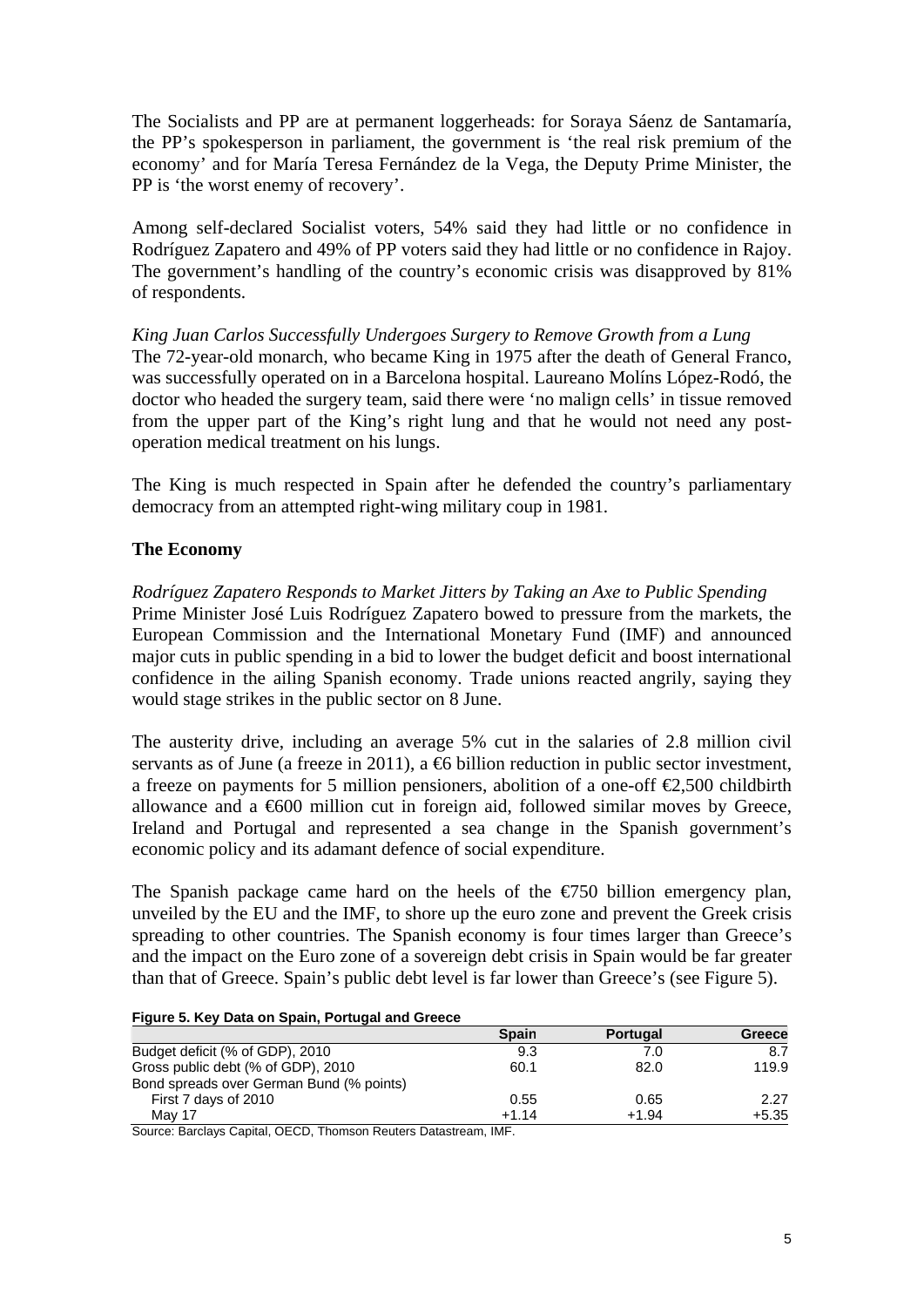The financial 'bazooka', following on from the  $\bigoplus$  10 billion rescue package for Greece, produced a short-lived euphoria in the stock markets –Spain's Ibex-35 surged 14.4% on 10 May, the biggest rise in Europe– but then the country was back in the eye of the sovereign debt storm. The Ibex-35 has fallen the most among European markets so far this year (see Figure 6) and is very volatile, while spreads on Spain's bonds over Germany's Bund (a key indicator of the confidence of international markets in Spanish debt) have also widened. The yield on 5-year Spanish government bonds, which has an inverse relationship with prices, rose from 2.84% in April to 3.58% in the first week of May, pushing up the cost of debt. Spreads over German bunds reached a 14-month high of 181 basis points on 7 May and on 17 May had dropped to 1.14 basis points.

**Figure 6. Stock Market Indices (% change) (1)** 

| <b>Index</b>             | % change |
|--------------------------|----------|
| Ibex-35 Spain)           | $-22.2$  |
| Dax (Frankfurt)          | $+1.8$   |
| FTSE 100 (London)        | $-2.8$   |
| Euro Stoxx 50            | $-11.1$  |
| Dow Jones                | $+1.9$   |
| Nikkei (Tokyo)           | $-2.9$   |
| (1) 1 January to 17 May. |          |
| Source: Markets          |          |

President Barack Obama phoned Rodríguez Zapatero and urged him to take 'resolute action'. Only one week earlier, Rodríguez Zapatero rejected a demand from Mariano Rajoy, leader of the conservative Popular Party (PP), to accelerate budget deficit cuts, saying this would damage economic growth.

Spain technically emerged from recession in the first quarter as growth was 0.1% positive on a quarterly basis after six consecutive quarters of contraction. The IMF said it did not expect the Spanish economy to reach 2% growth until 2016, later than the government's forecasts. As we went to press, the government was revising its growth predictions downward.

The rating agency Standard & Poor's (S&P) downgraded its long-term rating on the Kingdom of Spain to AA from AA+. S&P said Spain is 'likely to have an extended period of subdued economic growth, which weakens its budgetary position'.

In a separate report, S&P said Spain's 17 regions will this year 'post the worst consolidated budgetary performance in recent history'. Their overall deficit would represent about 20% of total revenues. The regions account for approximately one-third of general government expenditure, 55% of the total number of civil servants and 15% of general government debt. The bulk of their budget (about 60%) is devoted to essential responsibilities like health care, education and social care, which represent the core of the Spanish welfare state and a politically sensitive area.

Underlying inflation –which excludes volatile energy and fresh food prices– was 0.1% negative in April, reviving fears of a deflationary trend. This was the first such fall since 1986. This was bad news because deflation, if it takes hold, encourages consumers to stop spending as they await further declines and also increases the real cost of debt for all sectors of the economy, squeezes profit margins and discourages investment. José Manuel Campa, the Deputy Finance Minister, described the data as 'one-off'.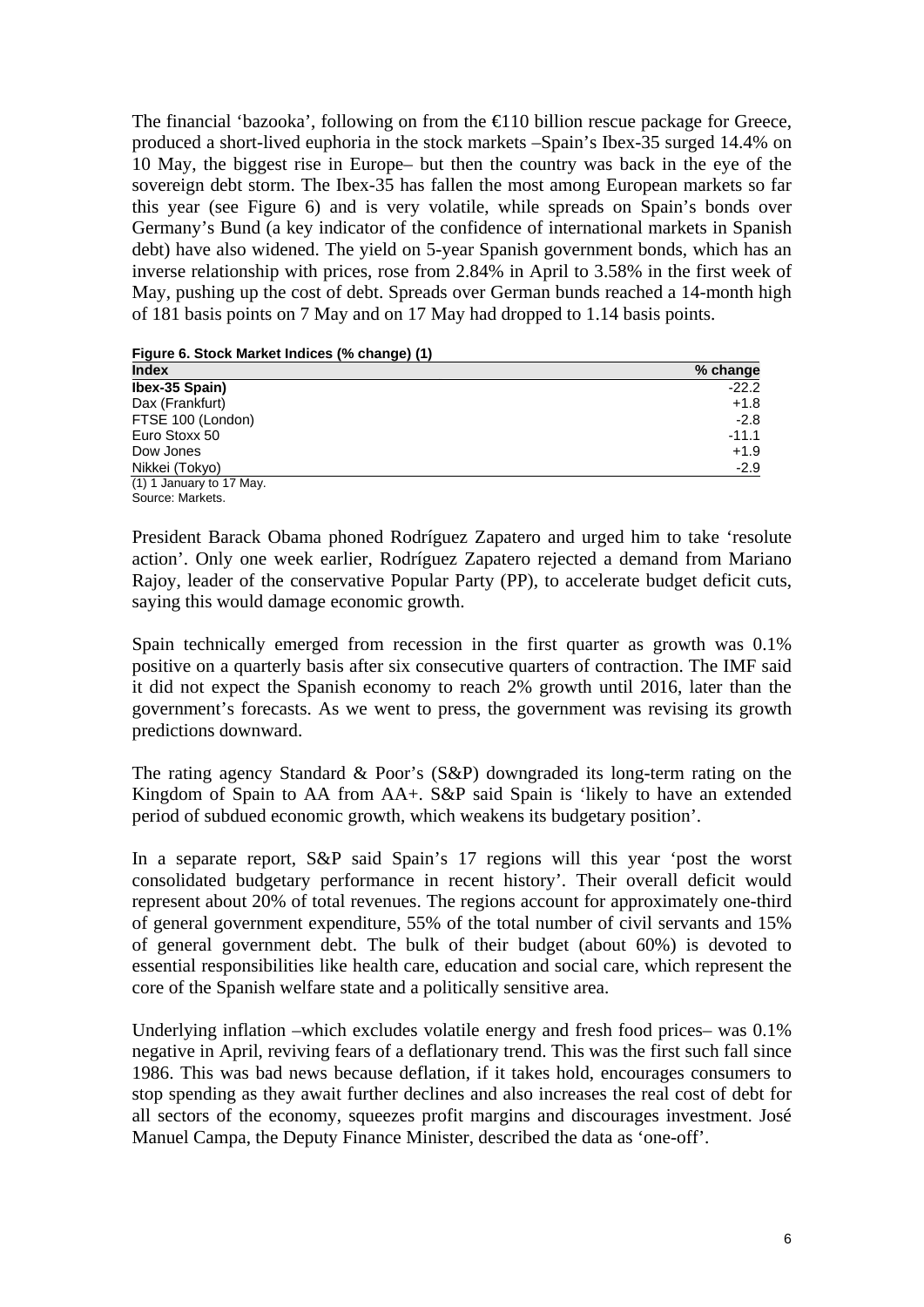The government's additional budget savings of  $\epsilon$ 15 billion are aimed at reducing the deficit from 11.2% of GDP in 2009 to 9.3% this year and 6% in 2011 (see Figure 7). The original target for this year was 9.8% and 7% for 2011. The government is committed to reaching 3%, the Euro zone ceiling, in 2013. The IMF predicted –before the government announced its emergency measures– that Spain's budget deficit in 2015 would at 7.7% of GDP still be well above the 3% ceiling.

| riqure 7. General Government Budget, 2009-13 (% of GDP) |         |        |        |        |        |
|---------------------------------------------------------|---------|--------|--------|--------|--------|
|                                                         | 2009    | 2010   | 2011   | 2012   | 2013   |
| Central government                                      | 0.8     | $-6.2$ | $-2.5$ | $-3.8$ | $-1.9$ |
| <b>Social Security</b>                                  | $-2.0$  | 0.2    | 0.2    | 0.2    | 0.2    |
| Regional governments                                    | $-0.5$  | $-3.2$ | $-4.2$ | $-1.5$ | $-1.1$ |
| Local governments                                       | $-9.5$  | $-0.7$ | $-1.0$ | $-0.5$ | $-0.2$ |
| General government                                      | $-11.2$ | $-9.3$ | $-6.5$ | $-5.3$ | $-3.0$ |
| $\sim$ $\sim$ $\sim$ $\sim$ $\sim$                      |         |        |        |        |        |

# **Figure 7. General Government Budget, 2009-13 (% of GDP)**

Source: Spanish government.

Rodriguez Zapatero said the measures were needed to 'reinforce confidence in the Spanish economy and to contribute to the financial stability of the Euro zone. The situation is difficult and it would be nonsense to hide it'. The trade union allies of the Socialist government reacted angrily to the measures. Ignacio Fernández Toxo, leader of *Comisiones Obreras* (CCOO) said there was 'total rejection' of the austerity plan. CCOO and the *Unión General de Trabajadores* (UGT) said workers were being asked to bear a disproportionate share of the cuts. The strike called for 2 June will affect the public sector (see Figure 8).

The government has apparently not ruled out rises in income tax (it lowered the rates in 2007 and abolished wealth tax in 2008). The general VAT rate rises from 16% to 18% in July, a measure approved last year.

|                        | 1998      | 2008      |
|------------------------|-----------|-----------|
| Central administration | 886.037   | 583.447   |
| Regional governments   | 677.160   | 1.345.577 |
| Local governments      | 440.972   | 627.092   |
| Universities           | 89.874    | 102.894   |
| Total                  | 2,094,043 | 2,659,010 |
| % of labour force (1)  | 12.2      | 11.6      |

#### **Figure 8. Employees in Public Administrations**

(1) There were changes in methodology between 1998 and 2008 in the labour force survey and other issues which mean that the comparison between the two dates could give rise to errors. However, they are not significant. Although the number of civil servants has increased substantially in absolute terms, their share of the labour force has declined because of the large rise in jobholders. Source: Ministry of Territorial Policy.

Meanwhile, the stated unemployment rate surpassed 20% for the first time in almost 13 years. The rate, based on a quarterly labour force survey, was 20.05% at the end of March compared with an average of 10% in the Euro zone. The jobless rate varied between 10.9% in the Basque Country and 27.2% in Andalusia. The number of

unemployed reached 4.6 million, 602,000 more than a year earlier.

# *Santander Bucks the Downward Profit Trend…*

Santander, the Euro zone's largest bank by market capitalisation, increased its net profit by 5.7% in the first quarter of 2010 to  $\epsilon 2.21$  billion compared with the same period in 2009.

The bank benefited from the diversification of its business. Only 47% of its profit was generated in Spain and the rest of continental Europe, with 35% coming from Latin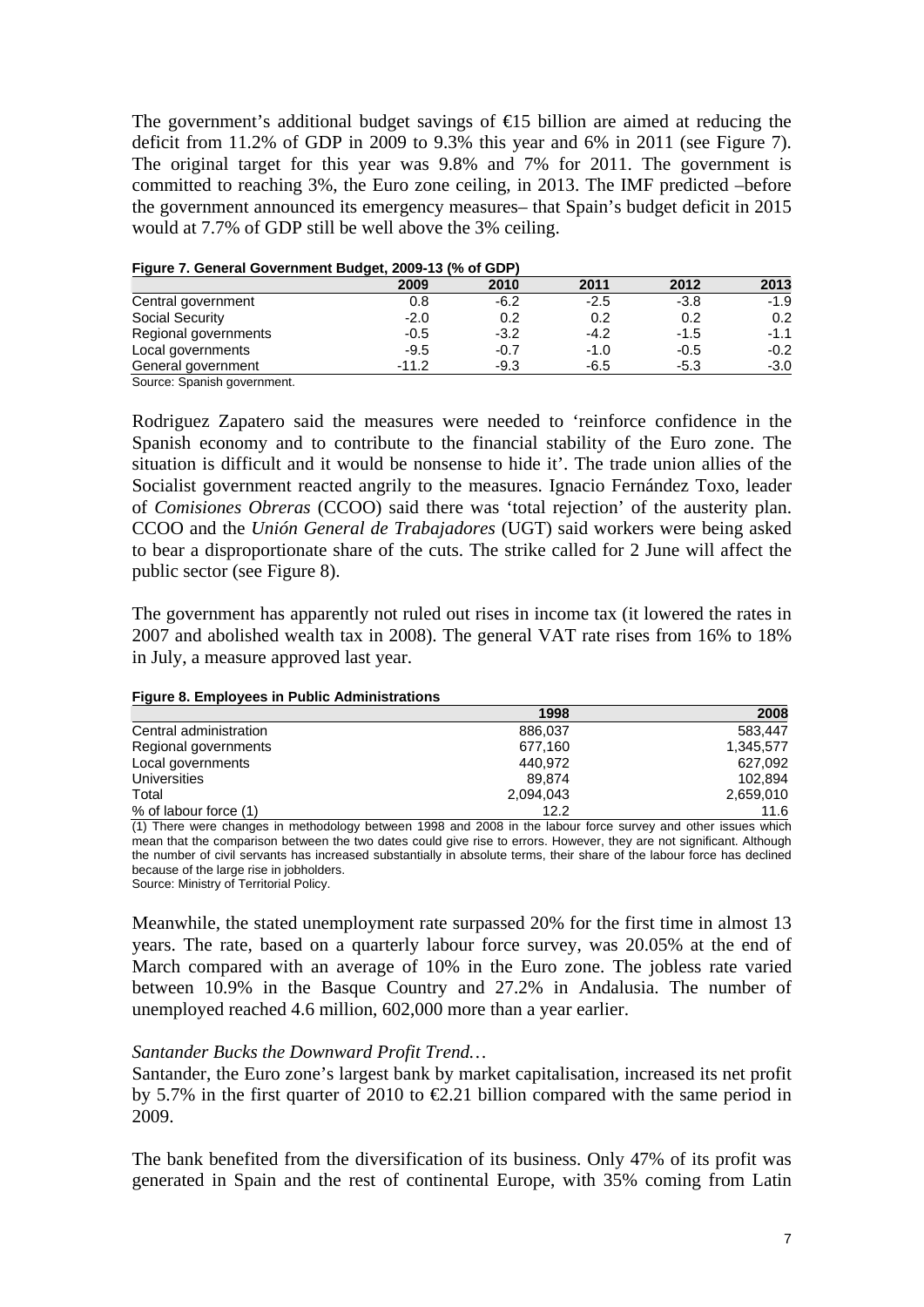America (mainly Brazil), 16% from the UK (it owns Abbey, Bradford & Bingley and Alliance & Leicester) and 2% from its recent acquisition of Sovereign in the US.

Its non-performing loan ratio rose to 3.34% of total lending at the end of March, virtually unchanged from the end of 2009 and up from 2.49% a year earlier (see Figure 9). This remains a low figure by international standards.

BBVA's net profit inched up 0.2% to  $\bigoplus$ , 240. It too was aided by its activity abroad. Spain and Portugal accounted for 47.3% of profit, Mexico 28% and South America 18.8%.

|                        | Figure 9. Results of Spain's Two Main Commercial Banks in the First Quarter of 2010 (1) |                                |             |                  |
|------------------------|-----------------------------------------------------------------------------------------|--------------------------------|-------------|------------------|
| <b>Bank</b>            | Net profit $(\oplus$ nillion)                                                           | NPL ratio (%) NPL coverage (%) |             | Core capital (%) |
| <b>Banco Santander</b> | 2,215 (2,096)                                                                           | 3.34(2.49)                     | 74.0 (80.0) | 8.8(7.3)         |
| <b>BBVA</b>            | 1.240(1.238)                                                                            | 4.30(2.80)                     | 59.0 (76.0) | 8.1(6.5)         |
|                        | Note: NPL means non performing loan. Figures for the first quarter of 2000 in brockets  |                                |             |                  |

Note: NPL means non-performing loan. Figures for the first quarter of 2009 in brackets. Source: National Securities Market Commission.

#### *… Rises in the BrandZ Ranking of the Top 100 Global Brands*

Santander, Spain's largest bank, rose seven places to  $31<sup>st</sup>$  position in the latest BrandZ Top 100, the only ranking based on a brand valuation methodology that is grounded in quantitative customer research and in-depth financial analysis. BBVA, its rival, dropped one place to  $56<sup>th</sup>$  and Zara, the fashion retailer, four places to  $80<sup>th</sup>$  (see Figure 10). They are the only Spanish companies in the ranking.

**Figure 10. BrandZ Top 100 Most Valuable Global Brands, Selected Companies (US\$ million)** 

| <b>Brand and ranking</b> |         | Brand value 2010 % change 2010/2009 | <b>Brand contrib. Brand momentum</b> |   |
|--------------------------|---------|-------------------------------------|--------------------------------------|---|
| 1. Google                | 114,260 | 14                                  |                                      | 9 |
| 2. IBM                   | 86,383  | 30                                  |                                      | 4 |
| 4. Microsoft             | 76,344  |                                     |                                      |   |
| 10. Vodafone             | 44.404  | $-17$                               |                                      | 4 |
| 14. Blackberry           | 30,708  | 12                                  |                                      | 8 |
| 15. Amazon               | 27,459  | 29                                  |                                      | 9 |
| 31. Santander            | 18.012  | 12                                  |                                      | 9 |
| <b>56. BBVA</b>          | 12.977  |                                     |                                      | 9 |
| 80. Zara                 | 8,986   |                                     |                                      |   |

Source: Millward Brown Optimor (including data from BrandZ, Datamonitor and Bloomberg).

The brand value is calculated in three steps. First, the proportion of a company's earnings generated 'under the banner of a brand' is determined. Secondly, only a portion of these earnings can be considered as being driven by brand equity. This is the 'brand contribution' (displayed as an index from 1-5, with 5 the highest). It is the degree to which the brand plays a role in generating earnings. In the final step, the growth potential of these branded earnings is taken into account. The brand momentum is displayed as an index from 1-10 (10 is the highest score).

Santander  $(7<sup>th</sup>)$  and BBVA  $(13<sup>th</sup>)$  are also in the Top 20 financial institutions by brand value (see Figure 11).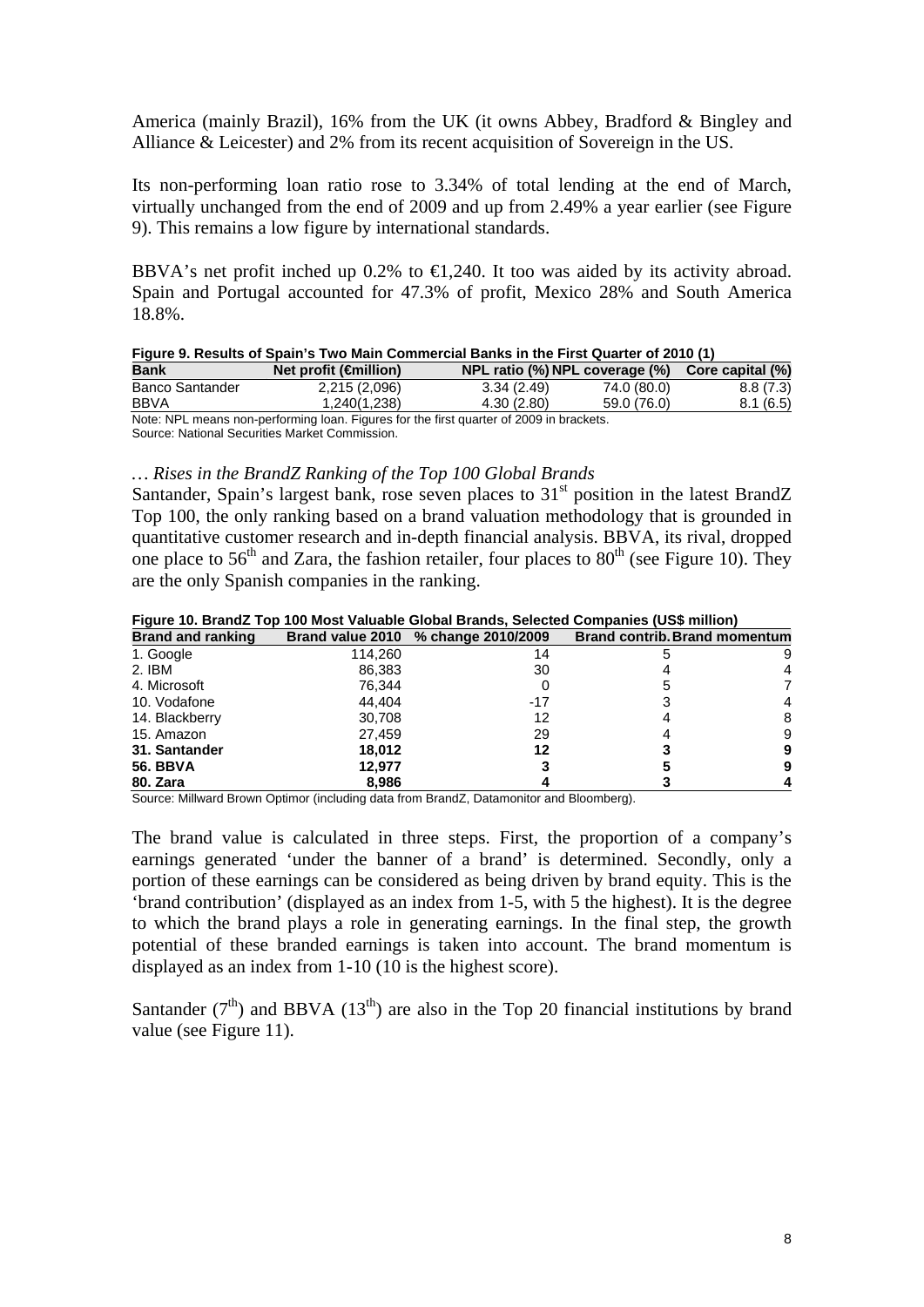| Figure TT. Financial montuuons, Top Z0 by Brand Value, Selected Companies (Similion) |        |                                                                   |   |
|--------------------------------------------------------------------------------------|--------|-------------------------------------------------------------------|---|
| <b>Brand and Rank</b>                                                                |        | Brand value 2010 % change 2010/2009 Brand contrib. Brand momentum |   |
| 1. ICBC                                                                              | 43.927 | 15                                                                |   |
| 2. Visa                                                                              | 24.883 | 52                                                                | 9 |
| 4. Bank of China                                                                     | 21.960 |                                                                   | 6 |
| 7. Santander                                                                         | 18.012 | 12                                                                | 9 |
| 9. Bank of America                                                                   | 16.393 |                                                                   | 9 |
| 12. Citi                                                                             | 13.403 | -8                                                                |   |
| <b>13. BBVA</b>                                                                      | 12.977 |                                                                   | 9 |
| 17. Goldman Sachs                                                                    | 9.283  | 25                                                                | 9 |

|  |  |  |  | Figure 11. Financial Institutions, Top 20 by Brand Value, Selected Companies (\$million) |  |  |  |
|--|--|--|--|------------------------------------------------------------------------------------------|--|--|--|
|  |  |  |  |                                                                                          |  |  |  |

Source: Millward Brown Optimor (including data from BrandZ, Datamonitor and Bloomberg).

*Rodríguez Zapatero and Rajoy Agree to Speed up the Restructuring of Savings Banks*  Prime Minister José Luis Rodríguez Zapatero and Mariano Rajoy, leader of the conservative Popular Party (PP), the main opposition, met for the first time in 18 months and agreed to finalise plans for the restructuring of the ailing savings bank sector by 30 June. They also agreed on a new law to govern the *cajas,* which are largely controlled by regional politicians.

The big savings banks, Caja Madrid and the Barcelona-based La Caixa, are basically in reasonable health, but a significant number of the 45 unlisted *cajas*, which account for around half of Spain's financial system, are in bad shape. According to some economists, some of the small ones are already technically bankrupt. So far, only one savings bank, Caja Castilla La Mancha, has had to be intervened by the Bank of Spain (the central bank).

Miguel Ángel Fernández Ordoñez, the central bank Governor, has been repeatedly calling for one-third of the *cajas* to merge, but the pace at which this has been happening is very slow. Many of the smaller *cajas* are weighed down by their bad loans to the collapsed property sector and they have been hit by the war for retail deposits sparked by the listed giant Santander, the country's main commercial bank, which makes their funding more expensive. Lending by all banks to the property and construction sectors accounted for 60.3% of total loans to the private sector in 2009, up from 38.8% in the mid 1990s. In absolute terms, loans to these sectors amounted to  $\triangleleft$ .11 trillion (105% of GDP) at the end of 2009.

The debt maturities of the *cajas* amount to €85 billion this year. Those that cannot refinance their bonds in the coming months will be forced to seek help from the state rescue fund known as Frob in return for mergers and cost cuts. So far only eight of them have used the bail-out safety net to restructure. The private sector commercial banks are barred from acquiring the *cajas*, because of their complex ownership structure. The *cajas,* however, can buy banks as they are listed.

## *FCC Wins €935m Railway Contract in Algeria*

FCC Construcción, the infrastructure division of international environmental services, infrastructure and energy group Fomento de Construcciones y Contratas, has been awarded a contract to build a 185-km long railway line running west of Algiers, and connecting the towns of Relizane, Tiaret and Tissemsilt. The joint venture project is in conjunction with Algerian company ETRHB Haddad.

This latest success joins FCC's rail projects around the world including the Singapore Metro, a New Delhi metro link and railway infrastructure for the Gotthard Base Tunnel in Switzerland.